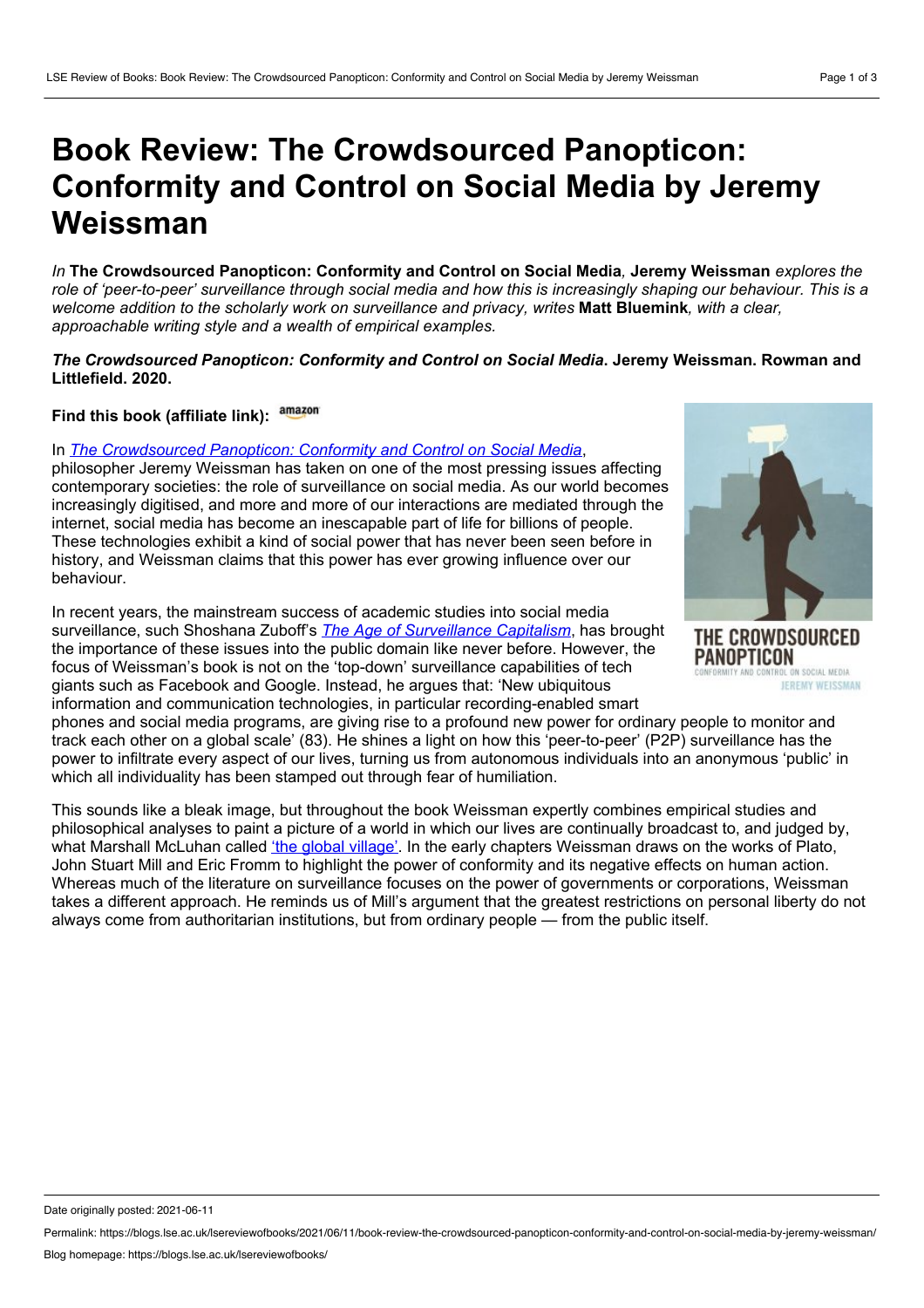

### Photo by [Lianhao](https://unsplash.com/@lianhao?utm_source=unsplash&utm_medium=referral&utm_content=creditCopyText) Qu on [Unsplash](https://unsplash.com/?utm_source=unsplash&utm_medium=referral&utm_content=creditCopyText)

This emphasis on an anonymous, de-individualised public is at the heart of what we might call Weissman's liberal existentialist analysis of conformity, which takes him from Mill and Fromm to the philosopher Søren Kierkegaard. Here he brilliantly uses Kierkegaard's *Two Ages* (1846) to analyse the existential problems that arise through our engagement with social media. In the digital world, anonymity is a double-edged sword. It frees us from the consequences of our actions, but also forces us to conform to the faceless tyranny of 'public opinion'.

Kierkegaard argued that the actualised individual must have the power to look inwards and find their true calling an idea that one is willing to live and die for. But to do this, he insisted we must 'silence the noise of the external world and the chatter of public opinion' (45). Only then can we establish 'an ethical stance despite the whole world' (47). However, Weissman shows that in the internet age, this is becoming increasingly difficult. The hyper connectivity that is brought through social media is forcing us to always be 'on', always connected, always looking outwards rather than cultivating the inwardness necessary for self-realisation.

Weissman argues that this existential crisis is a fundamentally collective issue. We can only realise *ourselves* through forming communities *with others.* But the bonds that are required to form communities cannot be created if we have lost our individuality in a crowd. On this note, one might argue, as Facebook founder Mark Zuckerberg does, that social media inherently brings people together, but Weissman points to a number of studies that highlight increasing detachment people feel from their social media 'friends'. In essence, the more we expose our lives to others online, the more we are forced to conform to this perceived idea of 'normality' which is instilled in us by the anonymous 'public':

in a passionless society driven by a detached public opinion behind a screen, instead of a community of separately strong individuals emerging in their shared enthusiastic and even risky determination for a shared passion, what arises is, as Kierkegaard ominously heralds, "a monstrous abstraction, an all encompassing something that is nothing, a mirage — and this phantom is *the public*" (53).

This existentialist analysis of social media is perhaps the strongest and most valuable contribution of Weissman's book. The utilisation of Kierkegaard, a philosopher who [experienced](https://www.researchgate.net/publication/345789582_Title_Soren_Kierkegaard_and_the_Corsair_Affair_Public_Shaming_and_the_Assertion_of_the_Individual) first-hand the tyranny of public opinion and a figure who is not automatically associated with privacy studies, certainly makes *The Crowdsourced Panopticon* stand out from the crowd.

Date originally posted: 2021-06-11

Permalink: https://blogs.lse.ac.uk/lsereviewofbooks/2021/06/11/book-review-the-crowdsourced-panopticon-conformity-and-control-on-social-media-by-jeremy-weissman/